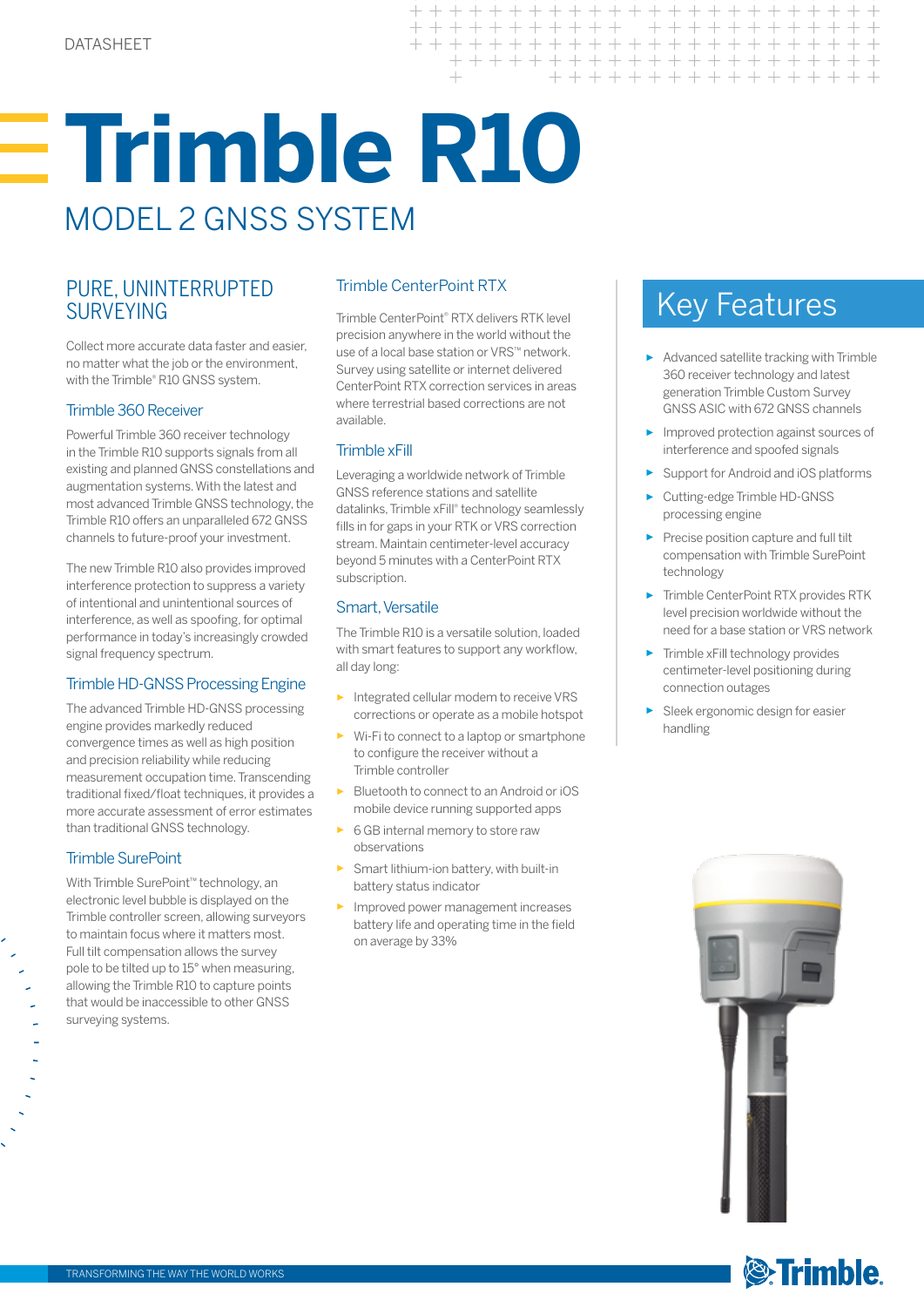| PERFORMANCE SPECIFICATIONS                                 |                                                                                                                                                                                                 |                                                                                                                                                                                                                                                                |  |
|------------------------------------------------------------|-------------------------------------------------------------------------------------------------------------------------------------------------------------------------------------------------|----------------------------------------------------------------------------------------------------------------------------------------------------------------------------------------------------------------------------------------------------------------|--|
| <b>MEASUREMENTS</b>                                        |                                                                                                                                                                                                 |                                                                                                                                                                                                                                                                |  |
|                                                            | Measuring points sooner and faster with Trimble HD-GNSS technology                                                                                                                              |                                                                                                                                                                                                                                                                |  |
|                                                            | Increased measurement productivity and traceability with Trimble SurePoint electronic level bubble and<br>tilt compensation                                                                     |                                                                                                                                                                                                                                                                |  |
|                                                            | Worldwide centimeter-level positioning using Trimble CenterPoint RTX satellite or internet delivered correction services                                                                        |                                                                                                                                                                                                                                                                |  |
|                                                            | Reduced downtime due to loss of radio signal or cellular connectivity with Trimble xFill technology                                                                                             |                                                                                                                                                                                                                                                                |  |
|                                                            | Advanced Trimble Custom Survey GNSS chips with 672 channels                                                                                                                                     |                                                                                                                                                                                                                                                                |  |
|                                                            | Future-proof your investment with Trimble 360 GNSS tracking                                                                                                                                     |                                                                                                                                                                                                                                                                |  |
|                                                            | Satellite signals tracked simultaneously                                                                                                                                                        | GPS: L1C/A, L2C, L2E, L5<br>GLONASS: L1C/A, L1P, L2C/A, L2P, L3<br>SBAS: L1C/A, L5 (For SBAS satellites that support L5)<br>Galileo: E1, E5A, E5B, E5 AltBOC, E6 <sup>1</sup><br>BeiDou: B1, B2, B3<br>QZSS: L1C/A, L1-SAIF, L1C, L2C, L5<br>NaviC (IRNSS): L5 |  |
|                                                            | CenterPoint RTX, OmniSTAR® HP, XP, G2, VBS correction services                                                                                                                                  |                                                                                                                                                                                                                                                                |  |
|                                                            | WAAS, EGNOS, GAGAN, MSAS                                                                                                                                                                        |                                                                                                                                                                                                                                                                |  |
|                                                            | Reliable tracking in challenging environments with advanced Low Noise Amplifier (LNA) with 50 dB signal gain to<br>reduce signal tracking effects caused by high power out-of-band transmitters |                                                                                                                                                                                                                                                                |  |
|                                                            | Additional iridium filtering above 1616 MHz allows antenna to be used as close as 20 m of iridium transmitter                                                                                   |                                                                                                                                                                                                                                                                |  |
|                                                            | Additional Japanese filtering below 1510 MHz allows antenna to be used as close as 100 m of Japanese LTE cell tower                                                                             |                                                                                                                                                                                                                                                                |  |
|                                                            | Digital Signal Processor (DSP) techniques to detect and recover from spoofed GNSS signals                                                                                                       |                                                                                                                                                                                                                                                                |  |
|                                                            | Advanced Receiver Autonomous Integrity Monitoring (RAIM) algorithm to detect and reject problem satellite<br>measurements to improve position quality                                           |                                                                                                                                                                                                                                                                |  |
|                                                            | Improved protection from erroneous ephemeris data<br>Positioning Rates                                                                                                                          |                                                                                                                                                                                                                                                                |  |
|                                                            |                                                                                                                                                                                                 | 1 Hz, 2 Hz, 5 Hz, 10 Hz, and 20 Hz                                                                                                                                                                                                                             |  |
|                                                            | POSITIONING PERFORMANCE <sup>2</sup>                                                                                                                                                            |                                                                                                                                                                                                                                                                |  |
| CODE DIFFERENTIAL GNSS POSITIONING                         |                                                                                                                                                                                                 |                                                                                                                                                                                                                                                                |  |
|                                                            | Horizontal                                                                                                                                                                                      | $0.25 m + 1$ ppm RMS                                                                                                                                                                                                                                           |  |
|                                                            | Vertical                                                                                                                                                                                        | $0.50$ m + 1 ppm RMS                                                                                                                                                                                                                                           |  |
|                                                            | SBAS differential positioning accuracy <sup>3</sup>                                                                                                                                             | typically <5 m 3DRMS                                                                                                                                                                                                                                           |  |
| STATIC GNSS SURVEYING<br><b>High-Precision Static</b>      |                                                                                                                                                                                                 |                                                                                                                                                                                                                                                                |  |
|                                                            | Horizontal                                                                                                                                                                                      | $3$ mm + 0.1 ppm RMS                                                                                                                                                                                                                                           |  |
|                                                            | Vertical                                                                                                                                                                                        | $3.5$ mm + 0.4 ppm RMS                                                                                                                                                                                                                                         |  |
| <b>Static and Fast Static</b>                              |                                                                                                                                                                                                 |                                                                                                                                                                                                                                                                |  |
|                                                            | Horizontal                                                                                                                                                                                      | $3$ mm + 0.5 ppm RMS                                                                                                                                                                                                                                           |  |
|                                                            | Vertical                                                                                                                                                                                        | $5$ mm $+$ 0.5 ppm RMS                                                                                                                                                                                                                                         |  |
| REAL TIME KINEMATIC SURVEYING                              |                                                                                                                                                                                                 |                                                                                                                                                                                                                                                                |  |
| Single Baseline < 30 km                                    |                                                                                                                                                                                                 |                                                                                                                                                                                                                                                                |  |
|                                                            | Horizontal                                                                                                                                                                                      | 8 mm + 1 ppm RMS                                                                                                                                                                                                                                               |  |
|                                                            | Vertical                                                                                                                                                                                        | $15$ mm + 1 ppm RMS                                                                                                                                                                                                                                            |  |
| Network RTK <sup>4</sup>                                   |                                                                                                                                                                                                 |                                                                                                                                                                                                                                                                |  |
|                                                            | Horizontal                                                                                                                                                                                      | 8 mm + 0.5 ppm RMS                                                                                                                                                                                                                                             |  |
|                                                            | Vertical                                                                                                                                                                                        | 15 mm + 0.5 ppm RMS                                                                                                                                                                                                                                            |  |
| RTK start-up time for specified<br>precisions <sup>5</sup> |                                                                                                                                                                                                 | 2 to 8 seconds                                                                                                                                                                                                                                                 |  |
|                                                            | TRIMBLE RTX™ TECHNOLOGY (SATELLITE AND CELLULAR/INTERNET (IP))                                                                                                                                  |                                                                                                                                                                                                                                                                |  |
| CenterPoint RTX <sup>6</sup>                               |                                                                                                                                                                                                 |                                                                                                                                                                                                                                                                |  |
|                                                            | Horizontal                                                                                                                                                                                      | 2 cm RMS                                                                                                                                                                                                                                                       |  |
|                                                            | Vertical                                                                                                                                                                                        | 5 cm RMS                                                                                                                                                                                                                                                       |  |
|                                                            | RTX convergence time for specified precisions -<br>Worldwide                                                                                                                                    | $<$ 15 min                                                                                                                                                                                                                                                     |  |
|                                                            | RTX QuickStart convergence time for specified<br>precisions                                                                                                                                     | $< 1$ min                                                                                                                                                                                                                                                      |  |
|                                                            | RTX convergence time for specified precisions in select<br>regions (Trimble RTX Fast Regions)                                                                                                   | $< 1$ min                                                                                                                                                                                                                                                      |  |
| TRIMBLE XFILL <sup>7</sup>                                 |                                                                                                                                                                                                 |                                                                                                                                                                                                                                                                |  |
|                                                            | Horizontal                                                                                                                                                                                      | $RTK^8 + 10$ mm/minute RMS                                                                                                                                                                                                                                     |  |
|                                                            | Vertical                                                                                                                                                                                        | $RTK^8 + 20$ mm/minute RMS                                                                                                                                                                                                                                     |  |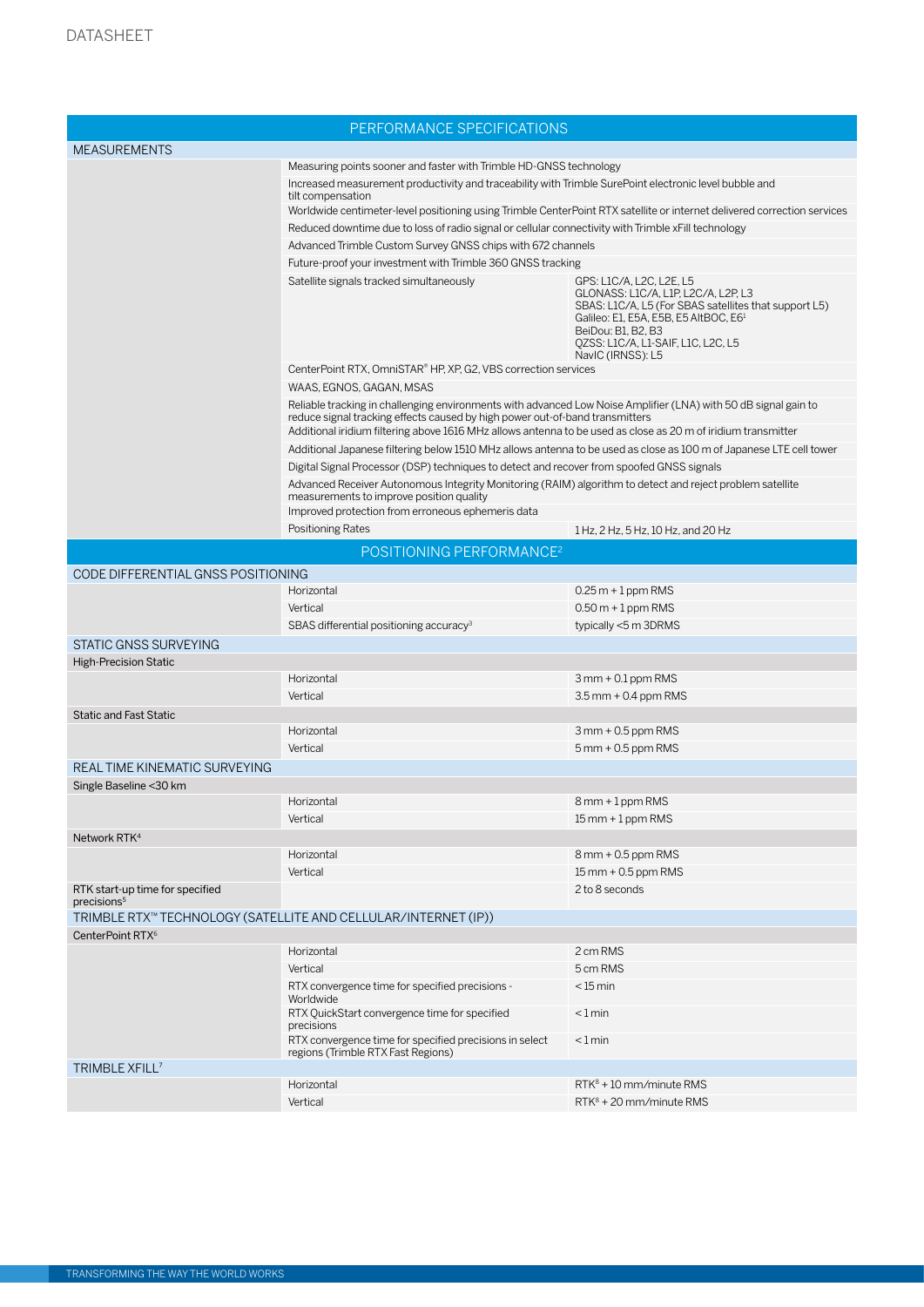## **Trimble R10** MODEL 2 GNSS SYSTEM

| <b>HARDWARE</b>                                                                                                                                 |                                                                                                                                                                                                                   |                                                                                                                        |  |
|-------------------------------------------------------------------------------------------------------------------------------------------------|-------------------------------------------------------------------------------------------------------------------------------------------------------------------------------------------------------------------|------------------------------------------------------------------------------------------------------------------------|--|
| <b>PHYSICAL</b>                                                                                                                                 |                                                                                                                                                                                                                   |                                                                                                                        |  |
| Dimensions (W×H)                                                                                                                                | 11.9 cm x 13.6 cm $(4.6 \text{ in x } 5.4 \text{ in})$                                                                                                                                                            |                                                                                                                        |  |
| Weight                                                                                                                                          | 1.12 kg (2.49 lb) with internal battery, internal radio with UHF antenna,<br>3.57 kg (7.86 lb) items above plus range pole, controller & bracket                                                                  |                                                                                                                        |  |
| Temperature <sup>9</sup>                                                                                                                        |                                                                                                                                                                                                                   |                                                                                                                        |  |
|                                                                                                                                                 | Operating                                                                                                                                                                                                         | $-40$ °C to +65 °C ( $-40$ °F to +149 °F)                                                                              |  |
|                                                                                                                                                 | Storage                                                                                                                                                                                                           | $-40$ °C to +75 °C ( $-40$ °F to +167 °F)                                                                              |  |
| Humidity                                                                                                                                        |                                                                                                                                                                                                                   | 100%, condensing                                                                                                       |  |
| Ingress protection                                                                                                                              |                                                                                                                                                                                                                   | IP67 dustproof, protected from temporary immersion to<br>depth of $1 \text{ m}$ (3.28 ft)                              |  |
| Shock and vibration (Tested and meets the following environmental standards)                                                                    |                                                                                                                                                                                                                   |                                                                                                                        |  |
|                                                                                                                                                 | Shock                                                                                                                                                                                                             | Non-operating: Designed to survive a 2 m (6.6 ft) pole<br>drop onto concrete.<br>Operating: to 40 G, 10 msec, sawtooth |  |
|                                                                                                                                                 | Vibration                                                                                                                                                                                                         | MIL-STD-810F, FIG.514.5C-1                                                                                             |  |
| <b>ELECTRICAL</b>                                                                                                                               |                                                                                                                                                                                                                   |                                                                                                                        |  |
|                                                                                                                                                 | Power 11 to 24 V DC external power input with over-voltage protection on Port 1 and Port 2 (7-pin Lemo)                                                                                                           |                                                                                                                        |  |
|                                                                                                                                                 | Rechargeable, removable 7.4 V, 3.7 Ah Lithium-ion smart battery with LED status indicators                                                                                                                        |                                                                                                                        |  |
|                                                                                                                                                 | Power consumption is 4.2 W in RTK rover mode with internal radio <sup>10</sup>                                                                                                                                    |                                                                                                                        |  |
| Operating times on internal battery <sup>11</sup>                                                                                               |                                                                                                                                                                                                                   |                                                                                                                        |  |
|                                                                                                                                                 | 450 MHz receive only option                                                                                                                                                                                       | 6.5 hours                                                                                                              |  |
|                                                                                                                                                 | 450 MHz receive/transmit option (0.5 W)                                                                                                                                                                           | 6.0 hours<br>5.5 hours                                                                                                 |  |
|                                                                                                                                                 | 450 MHz receive/transmit option (2.0 W)<br>Cellular receive option                                                                                                                                                | 6.5 hours                                                                                                              |  |
|                                                                                                                                                 |                                                                                                                                                                                                                   |                                                                                                                        |  |
|                                                                                                                                                 | COMMUNICATIONS AND DATA STORAGE                                                                                                                                                                                   |                                                                                                                        |  |
| Serial                                                                                                                                          | 3-wire serial (7-pin Lemo)                                                                                                                                                                                        |                                                                                                                        |  |
| <b>USB v2.0</b>                                                                                                                                 | Supports data download and high speed communications<br>Fully Integrated, sealed 450 MHz wide band receiver/transmitter with frequency range of 403 MHz to 473 MHz, support                                       |                                                                                                                        |  |
| Radio modem                                                                                                                                     | of Trimble, Pacific Crest, and SATEL radio protocols:<br>Transmit power                                                                                                                                           | 2W                                                                                                                     |  |
|                                                                                                                                                 | Range                                                                                                                                                                                                             | 3-5 km typical / 10 km optimal <sup>12</sup>                                                                           |  |
| Cellular                                                                                                                                        | Integrated, 3.5 G modem, HSDPA 7.2 Mbps (download), GPRS multi-slot class 12, EDGE multi-slot class 12, Penta-band<br>UMTS/HSDPA (WCDMA/FDD) 800/850/900/1900/2100 MHz, Quad-band EGSM 850/900/1800/1900 MHz, GSM |                                                                                                                        |  |
| Bluetooth                                                                                                                                       | CSD, 3GPP LTE<br>Fully integrated, fully sealed 2.4 GHz communications port (Bluetooth) <sup>13</sup>                                                                                                             |                                                                                                                        |  |
| Wi-Fi                                                                                                                                           | 802.11 b,g, access point and client mode, WPA/WPA2/WEP64/WEP128 encryption                                                                                                                                        |                                                                                                                        |  |
| <b>USB v2.0</b>                                                                                                                                 | Supports data download and high speed communications                                                                                                                                                              |                                                                                                                        |  |
| External communication devices for<br>corrections supported on                                                                                  | Serial, USB, TCP/IP and Bluetooth ports                                                                                                                                                                           |                                                                                                                        |  |
| Data storage                                                                                                                                    | 6 GB internal memory; over ten years of raw observables (approx. 1.4 MB/day), based on recording every 15 seconds<br>from an average of 14 satellites                                                             |                                                                                                                        |  |
| Data format                                                                                                                                     | CMR+, CMRx, RTCM 2.1, RTCM 2.3, RTCM 3.0, RTCM 3.1, RTCM 3.2 input and output                                                                                                                                     |                                                                                                                        |  |
|                                                                                                                                                 | 24 NMEA outputs, GSOF, RT17 and RT27 outputs                                                                                                                                                                      |                                                                                                                        |  |
| <b>WEBUI</b>                                                                                                                                    |                                                                                                                                                                                                                   |                                                                                                                        |  |
|                                                                                                                                                 | Offers simple configuration, operation, status, and data transfer<br>Accessible via Wi-Fi, Serial, USB, and Bluetooth                                                                                             |                                                                                                                        |  |
| SUPPORTED CONTROLLERS                                                                                                                           |                                                                                                                                                                                                                   |                                                                                                                        |  |
| Trimble TSC7, Trimble T10, Trimble TSC3, Trimble Slate, Trimble CU, Trimble Tablet Rugged PC, Android and iOS devices<br>running supported apps |                                                                                                                                                                                                                   |                                                                                                                        |  |
| <b>CERTIFICATIONS</b>                                                                                                                           |                                                                                                                                                                                                                   |                                                                                                                        |  |
| FCC Part 15 (Class B device), 24, 32; CE Mark; RCM; PTCRB; BT SIG                                                                               |                                                                                                                                                                                                                   |                                                                                                                        |  |